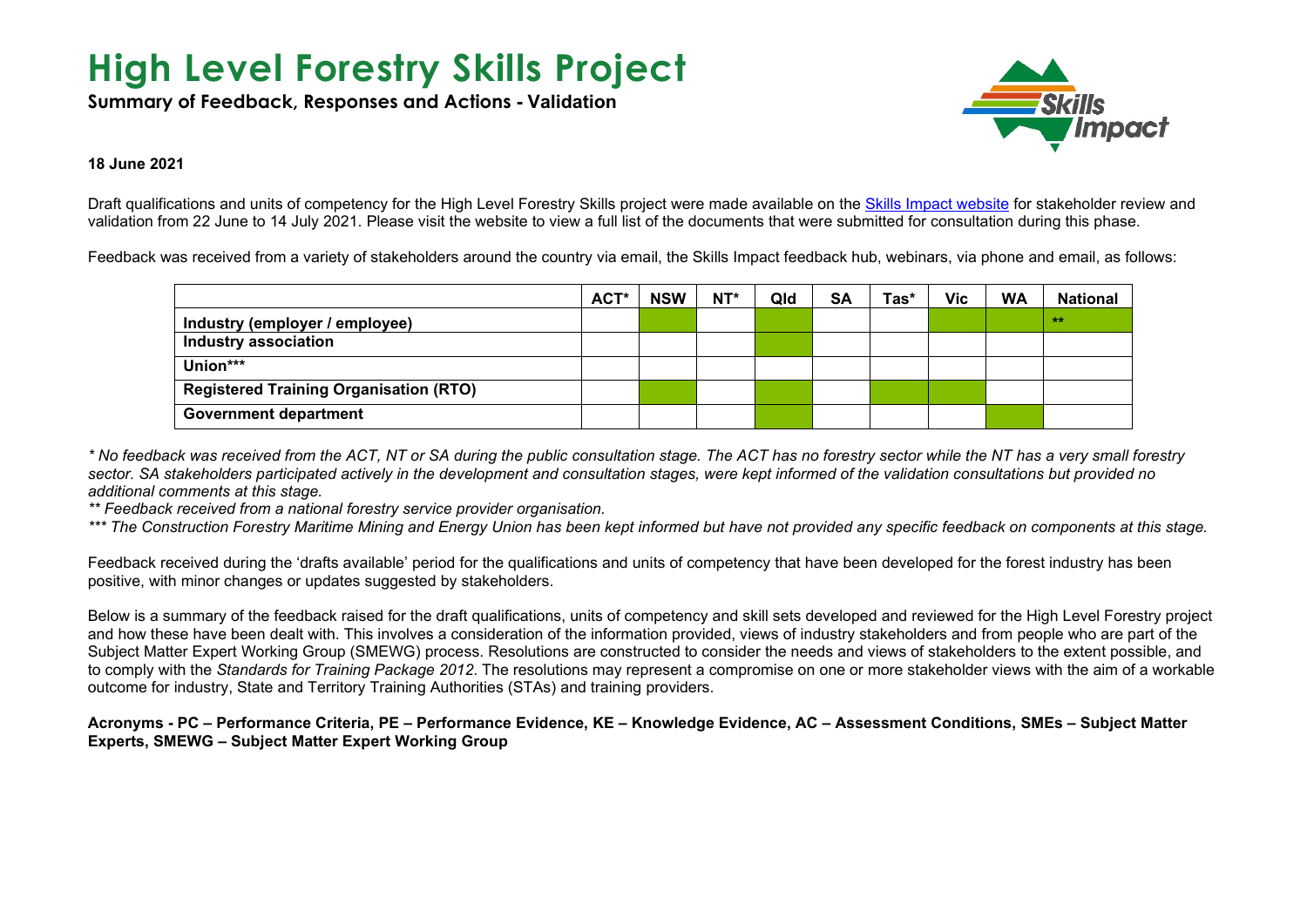Please use the menu below to navigate to the feedback you wish to view.

### Table of Contents

| FWPFGM4XXX Manage people practices in a forestry contractor business & FWPFGM4XXX Manage business operations of a forestry contractor business 6 |  |
|--------------------------------------------------------------------------------------------------------------------------------------------------|--|
|                                                                                                                                                  |  |
|                                                                                                                                                  |  |
|                                                                                                                                                  |  |
|                                                                                                                                                  |  |
|                                                                                                                                                  |  |
|                                                                                                                                                  |  |
|                                                                                                                                                  |  |
|                                                                                                                                                  |  |
|                                                                                                                                                  |  |
|                                                                                                                                                  |  |
|                                                                                                                                                  |  |
|                                                                                                                                                  |  |
|                                                                                                                                                  |  |
|                                                                                                                                                  |  |
|                                                                                                                                                  |  |
|                                                                                                                                                  |  |
|                                                                                                                                                  |  |
|                                                                                                                                                  |  |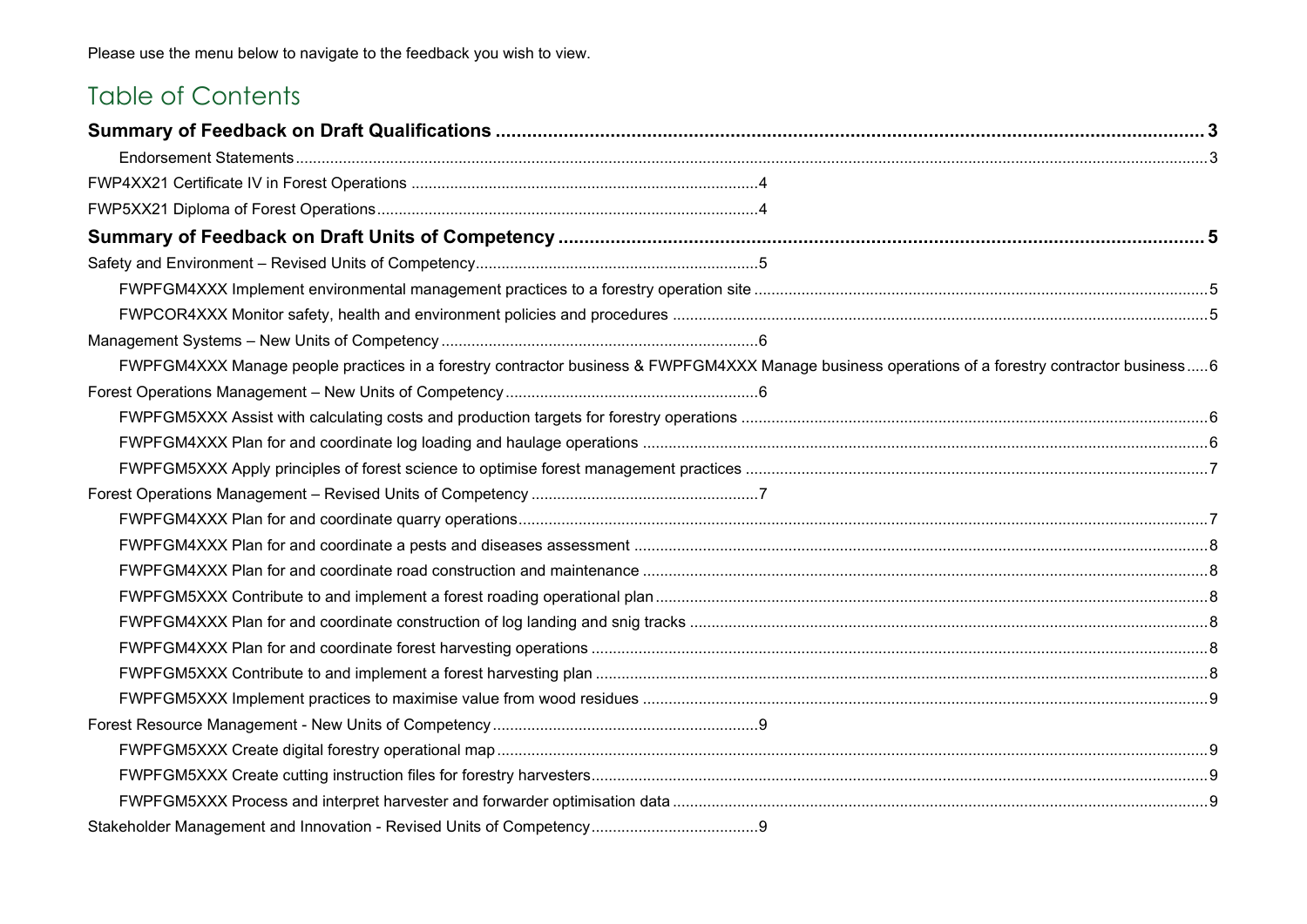# <span id="page-2-0"></span>Summary of Feedback on Draft Qualifications

### <span id="page-2-1"></span>Endorsement Statements

|                                      | <b>Stakeholder Comments and Identified Issues</b>                                                                                                                                                                                                                          | <b>Consideration and Proposed Resolution</b> |
|--------------------------------------|----------------------------------------------------------------------------------------------------------------------------------------------------------------------------------------------------------------------------------------------------------------------------|----------------------------------------------|
| Industry (QLD)                       | Yes, I think the electives in the Cert IV and Diploma strike<br>the right balance from either approach to the qualification.                                                                                                                                               | Noted. Thank you for your endorsement.       |
| Industry (WA)                        | The electives do cover what I would consider Cert IV and<br>diploma skills required.                                                                                                                                                                                       | Noted. Thank you for your endorsement.       |
| Industry (NSW)                       | My comments are pertinent to the new Certificate IV and<br>Diploma qualifications proposed. Both qualifications are<br>reflective of industry developments and relevant to our<br>industry as a stepping stone to formal forestry<br>qualifications and fulfilling career. | Noted. Thank you for your endorsement.       |
| RTO (QLD)                            | I have taken a look at the structure for the Cert II to<br>Diploma. I am comfortable as to how you have developed<br>each qualification electives and cores and groupings.                                                                                                 | Noted. Thank you for your endorsement.       |
| Industry (WA)                        | can confirm that in my view this final draft meets the<br>needs of industry.                                                                                                                                                                                               | Noted. Thank you for your endorsement.       |
| <b>Industry Association</b><br>(QLD) | can confirm the final draft qualifications meet the needs<br>of our industry.                                                                                                                                                                                              | Noted. Thank you for your endorsement.       |
| RTO (QLD)                            | consider the draft qualifications and units of competency<br>an outstanding achievement.                                                                                                                                                                                   | Noted. Thank you for your endorsement.       |
| RTO (QLD)                            | am OK with most of the changes and components<br>proposed [in reference to the three FWP projects].                                                                                                                                                                        | Noted. Thank you for your endorsement.       |
| RTO (VIC)                            | We endorse the proposed changes                                                                                                                                                                                                                                            | Noted. Thank you for your endorsement.       |
| Government<br>Department (WA)        | On review of the validation drafts we note our draft 1<br>feedback has been considered, thank you.                                                                                                                                                                         | Noted. Thank you for your endorsement.       |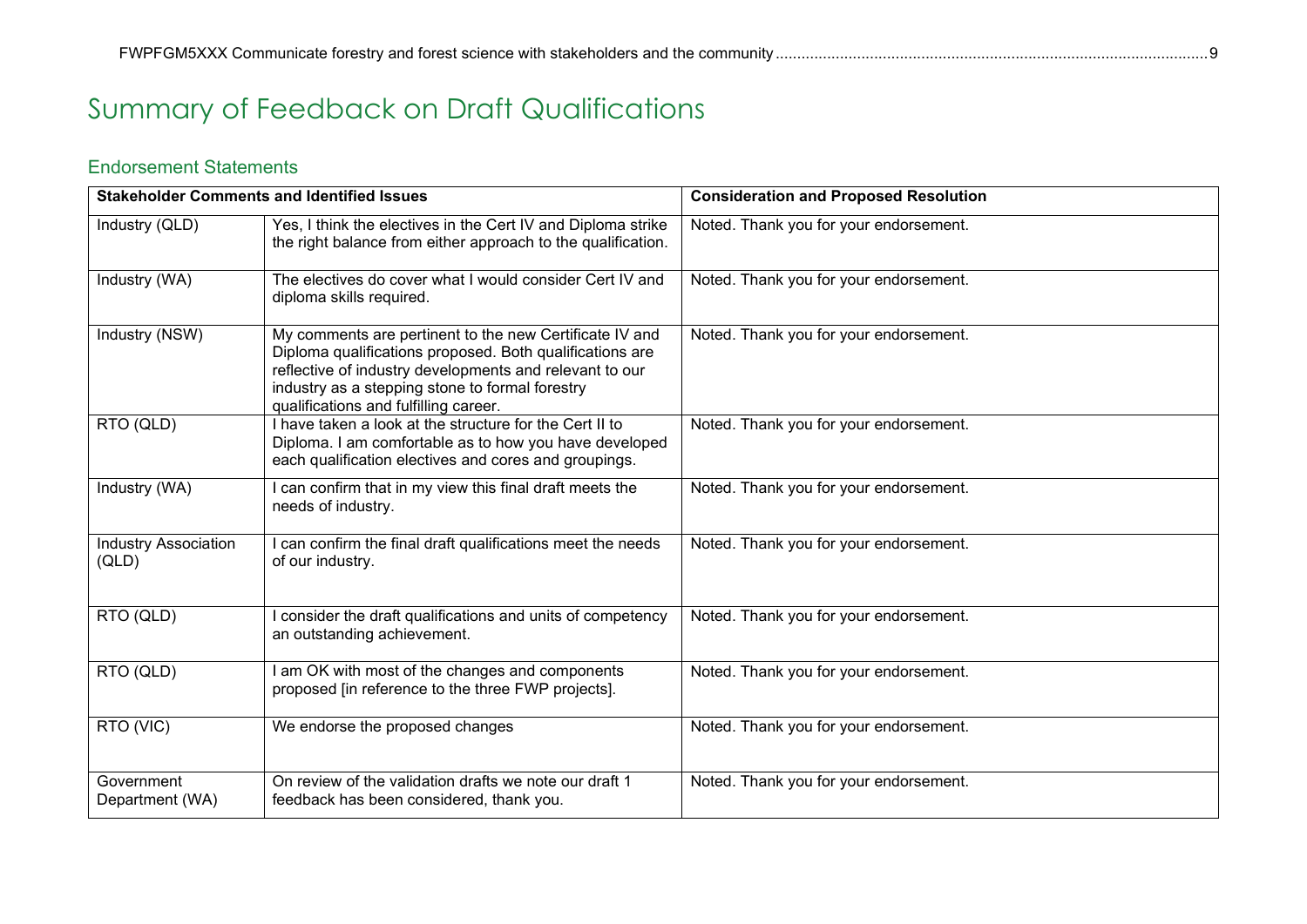|           | <b>Stakeholder Comments and Identified Issues</b>                                                                                                    | <b>Consideration and Proposed Resolution</b> |
|-----------|------------------------------------------------------------------------------------------------------------------------------------------------------|----------------------------------------------|
| RTO (TAS) | It is reassuring to know that any feedback is taken<br>seriously, to the point that we can see the changes are<br>being made on our recommendations. | Noted. Thank you for your endorsement.       |

### <span id="page-3-0"></span>FWP4XX21 Certificate IV in Forest Operations

| <b>Stakeholder Comments and Identified Issues</b> |                                      | <b>Consideration and Proposed Resolution</b> |
|---------------------------------------------------|--------------------------------------|----------------------------------------------|
| RTO (NSW)                                         | Qualification endorsed in validation | Noted. Thank you for your endorsement.       |

### <span id="page-3-1"></span>FWP5XX21 Diploma of Forest Operations

| <b>Stakeholder Comments and Identified Issues</b> |                                      | <b>Consideration and Proposed Resolution</b> |
|---------------------------------------------------|--------------------------------------|----------------------------------------------|
| RTO (NSW)                                         | Qualification endorsed in validation | l Noted. Thank you for your endorsement.     |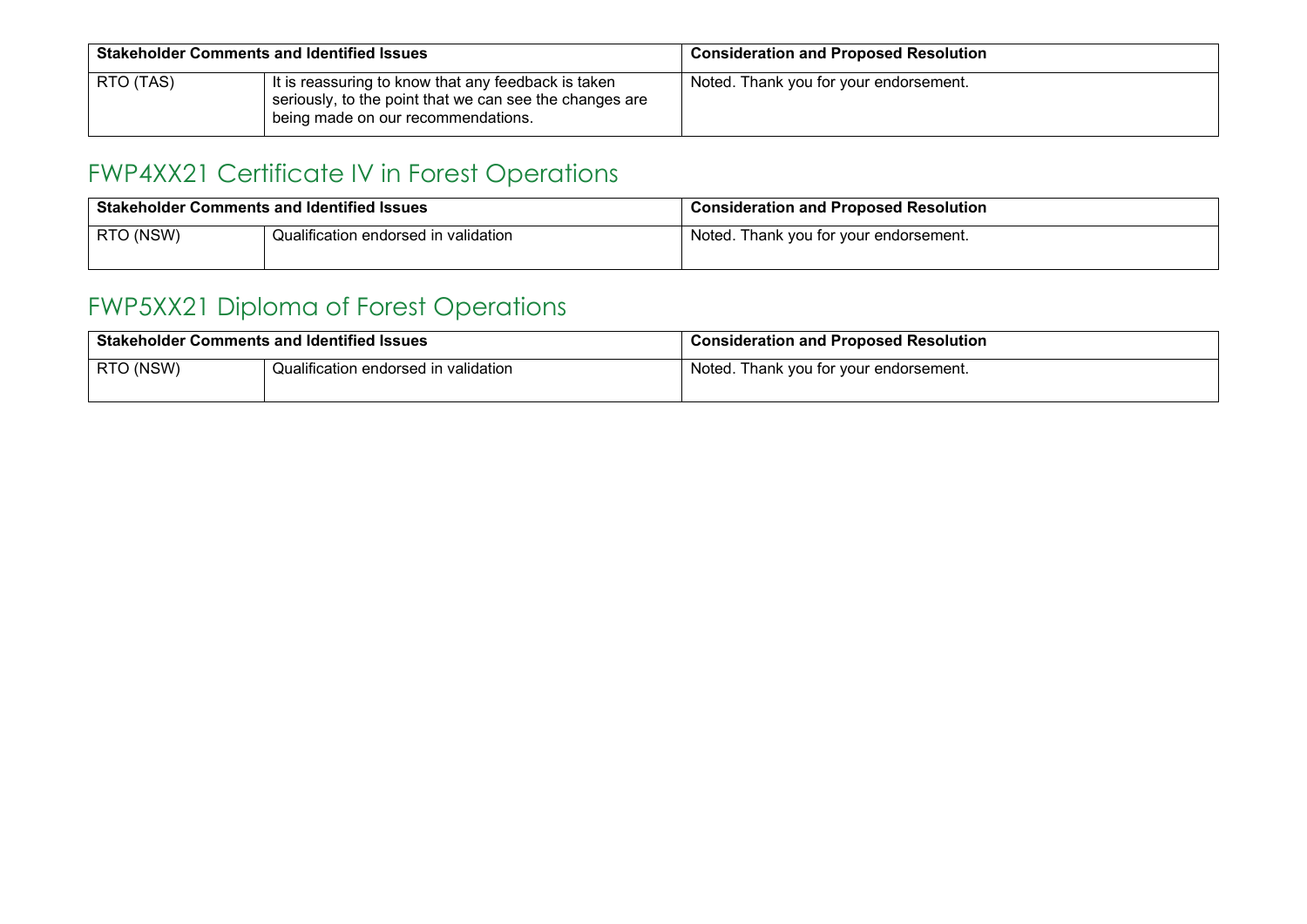# <span id="page-4-0"></span>Summary of Feedback on Draft Units of Competency

### <span id="page-4-1"></span>Safety and Environment – Revised Units of Competency

### <span id="page-4-2"></span>FWPFGM4XXX Implement environmental management practices to a forestry operation site

| <b>Stakeholder Comments and Identified Issues</b> |            | <b>Consideration and Proposed Resolution</b>             |
|---------------------------------------------------|------------|----------------------------------------------------------|
| RTO (NSW)                                         | Wrong unit | The unit was checked and confirmed with the stakeholder. |

### <span id="page-4-3"></span>FWPCOR4XXX Monitor safety, health and environment policies and procedures

| <b>Stakeholder Comments and Identified Issues</b> |                                                                                                                          | <b>Consideration and Proposed Resolution</b> |  |
|---------------------------------------------------|--------------------------------------------------------------------------------------------------------------------------|----------------------------------------------|--|
| <b>Government Department</b><br>(QLD)             | I have reviewed the units of competency and think<br>the mapping of the skills and knowledge has been<br>done very well. | Noted. Thank you for your endorsement.       |  |
| Industry (NSW)                                    | I don't have any comments all looks good.                                                                                | Noted. Thank you for your endorsement.       |  |
| Industry (HVP)                                    | All the [safety] units look good to me.                                                                                  | Noted. Thank you for your endorsement.       |  |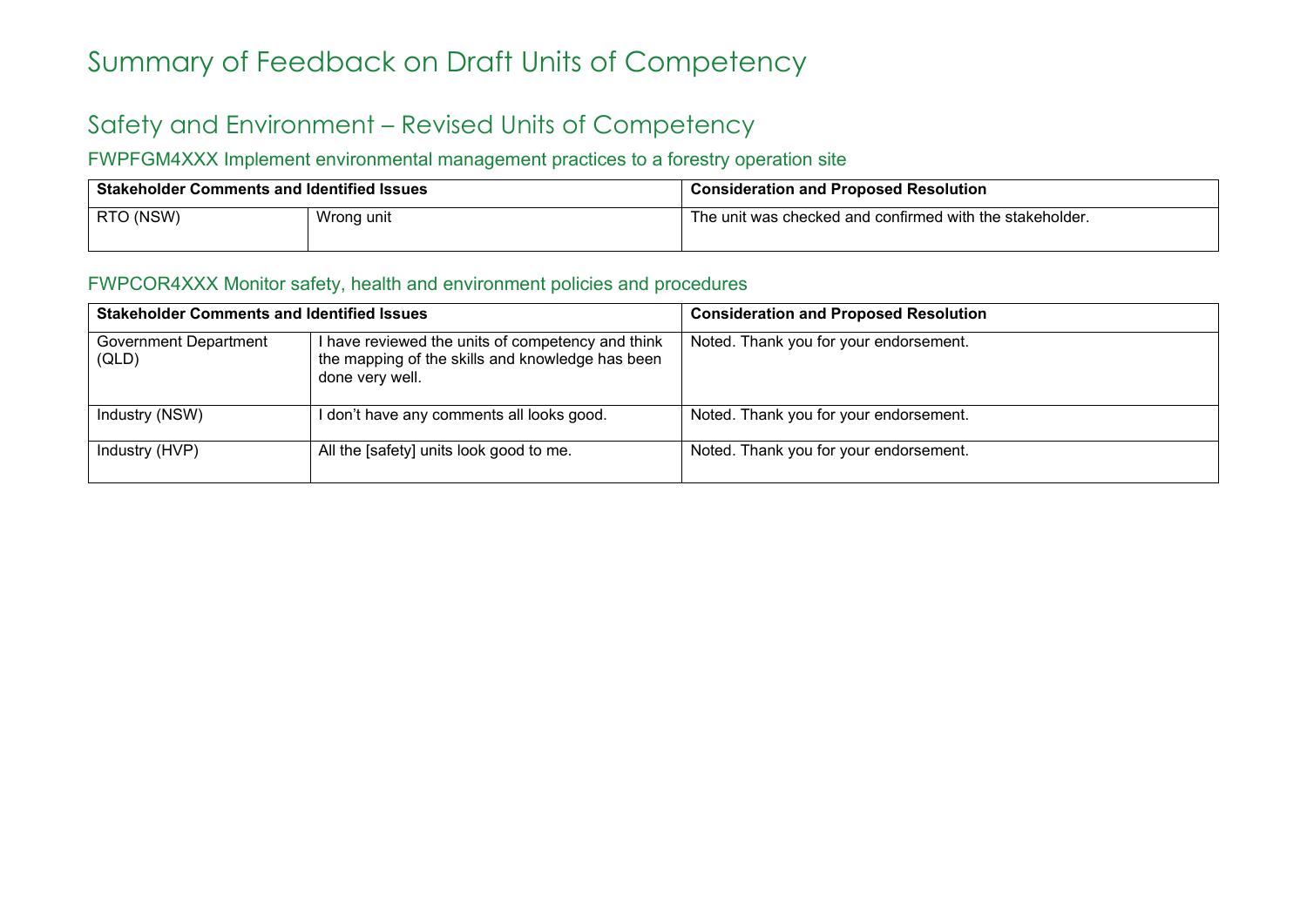### <span id="page-5-0"></span>Management Systems – New Units of Competency

<span id="page-5-1"></span>FWPFGM4XXX Manage people practices in a forestry contractor business & FWPFGM4XXX Manage business operations of a forestry contractor business

| <b>Stakeholder Comments and Identified Issues</b> |                                                                                                                                                                                                                                                                                                                                                                                                                                                                                                                                                                                                                                                                                                                                                                                                                                                                                                                                                                                                                    | <b>Consideration and Proposed Resolution</b>                                                                                                                                                                                                                                                                                                                                                                                                                                     |
|---------------------------------------------------|--------------------------------------------------------------------------------------------------------------------------------------------------------------------------------------------------------------------------------------------------------------------------------------------------------------------------------------------------------------------------------------------------------------------------------------------------------------------------------------------------------------------------------------------------------------------------------------------------------------------------------------------------------------------------------------------------------------------------------------------------------------------------------------------------------------------------------------------------------------------------------------------------------------------------------------------------------------------------------------------------------------------|----------------------------------------------------------------------------------------------------------------------------------------------------------------------------------------------------------------------------------------------------------------------------------------------------------------------------------------------------------------------------------------------------------------------------------------------------------------------------------|
| <b>RTO</b>                                        | This unit appears to align more with an AQF 5<br>qualification level in terms of the application of skills<br>and knowledge. My concern is that the units<br>contribute to the certificate learning outcomes if<br>selected as electives by the RTO in the design of<br>the qualification. The knowledge evidence required<br>for the manager of a business, are complex in the<br>kinds, depth and breadth of knowledge. The AQF<br>specification for the Certificate IV states that<br>'Certificate IV qualifications must be designed and<br>accredited to enable graduates to demonstrate the<br>learning outcomes expressed as knowledge, skills<br>and the application of knowledge and skills<br>specified in the level 4 criteria and the Certificate IV<br>descriptor'. The components of the qualification<br>should provide 'coherent learning outcomes for the<br>level and qualification type'. The training product<br>components should meet the AQF regardless of<br>other purposes for inclusion. | Thank you for your comment. These two units were developed in response<br>to the specific learning outcomes identified by the Industry Reference<br>Group for the ForestFit Program as essential for forestry contractor<br>business managers. They are included in the Certificate IV because the<br>management and crew leader job in forestry contractor businesses is<br>reflected in this qualification, and they can be used to earn credit towards<br>this qualification. |

### <span id="page-5-2"></span>Forest Operations Management – New Units of Competency

<span id="page-5-3"></span>FWPFGM5XXX Assist with calculating costs and production targets for forestry operations

| <b>Stakeholder Comments and Identified Issues</b> |                             | <b>Consideration and Proposed Resolution</b> |
|---------------------------------------------------|-----------------------------|----------------------------------------------|
| RTO (NSW)                                         | Unit endorsed in validation | Noted. Thank you for your endorsement.       |

#### <span id="page-5-4"></span>FWPFGM4XXX Plan for and coordinate log loading and haulage operations

|           | <b>Stakeholder Comments and Identified Issues</b>                                                                         | <b>Consideration and Proposed Resolution</b>                                                                                               |
|-----------|---------------------------------------------------------------------------------------------------------------------------|--------------------------------------------------------------------------------------------------------------------------------------------|
| RTO (NSW) | Unit needs more work. Very confusing. Combining road<br>planning and HV selection are two different roles in<br>industry. | Thank you for your comments. Following advice Element 1 and related<br>Performance Criteria have been amended as follows to clarify tasks: |
|           |                                                                                                                           | 1 Check access and landing areas used for loading operations                                                                               |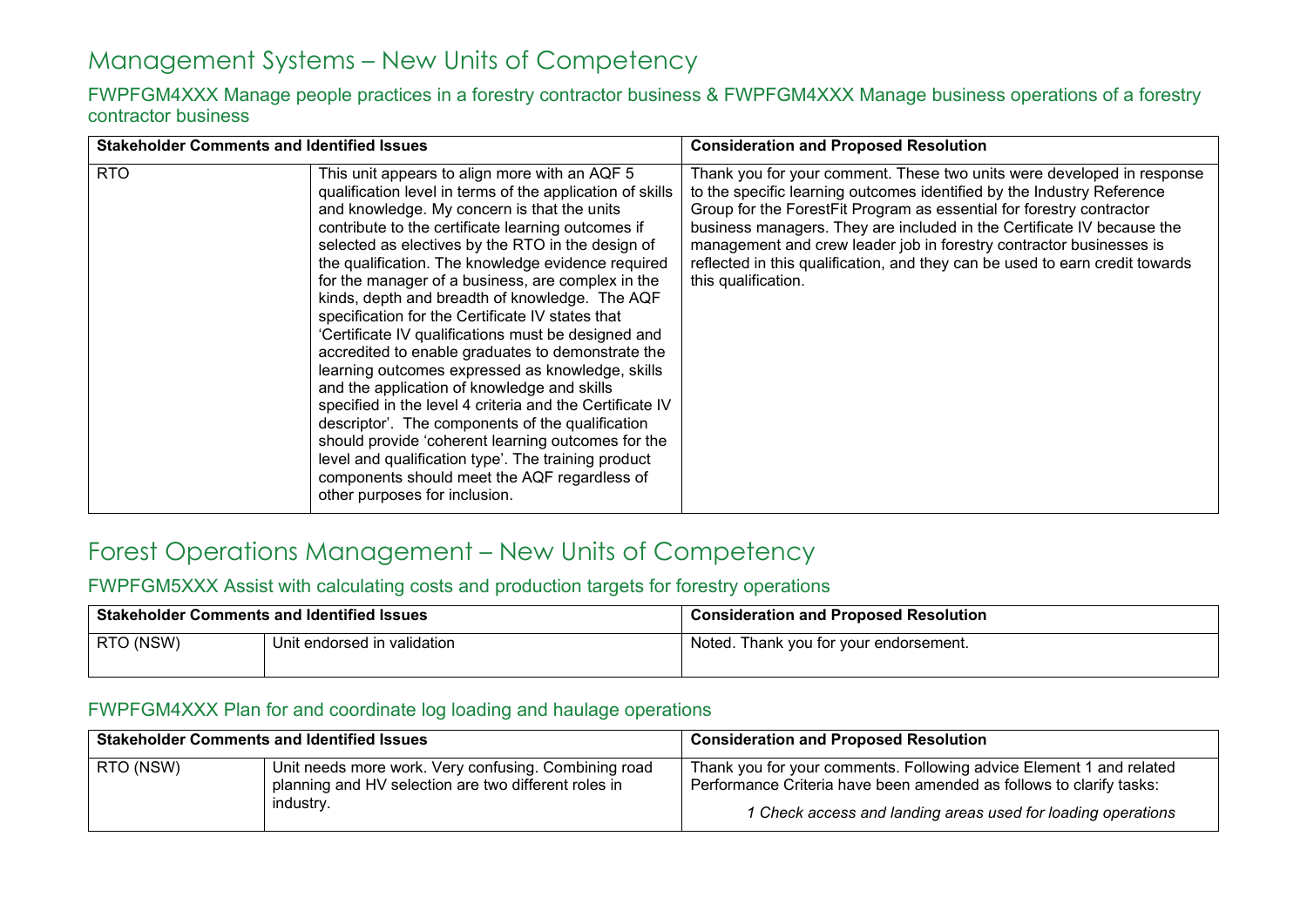| <b>Stakeholder Comments and Identified Issues</b> | <b>Consideration and Proposed Resolution</b>                                                                                                                                                                                            |  |
|---------------------------------------------------|-----------------------------------------------------------------------------------------------------------------------------------------------------------------------------------------------------------------------------------------|--|
|                                                   | 1.1 Inspect access and landing area to identify risks that may lead<br>to vehicle collisions and / or vehicle instability                                                                                                               |  |
|                                                   | 1.2 Check loading area to identify factors that may adversely<br>impact on the effectiveness of on-board mass management<br>systems such as load scales                                                                                 |  |
|                                                   | 1.3 Confirm that the loading area surface is stable and is not<br>subject to excessive compaction during loading operations that<br>may result in on-board mass systems providing inaccurate axle<br>mass information                   |  |
|                                                   | 1.4 Consult with relevant personnel to confirm the maximum cross<br>fall slope of landings and log loading areas for the effective<br>operation of on-board mass management systems                                                     |  |
|                                                   | 1.5 Confirm that the layout of the loading area does not adversely<br>impact on the ability of both the loader and the driver to inspect the<br>load configuration and to ensure that load restraint and load<br>dimensions are correct |  |

### <span id="page-6-0"></span>FWPFGM5XXX Apply principles of forest science to optimise forest management practices

| <b>Stakeholder Comments and Identified Issues</b> |                                                                                                                                                                                                                                                                                                                                                                                                                                                                                                                                                                                                                     | <b>Consideration and Proposed Resolution</b>                                                                                                                                                                        |
|---------------------------------------------------|---------------------------------------------------------------------------------------------------------------------------------------------------------------------------------------------------------------------------------------------------------------------------------------------------------------------------------------------------------------------------------------------------------------------------------------------------------------------------------------------------------------------------------------------------------------------------------------------------------------------|---------------------------------------------------------------------------------------------------------------------------------------------------------------------------------------------------------------------|
| RTO (VIC)                                         | Regarding dot point under Knowledge Evidence. Erosivity<br>refers to the capacity of the rain to cause erosion.<br>Erodibility refers to the susceptibility of the soil to erosion.<br>The original dot point which is 'erodibility of different soil<br>types' supports PC 1.2. This is one of the factors relevant<br>to erosion (PC 3.2), mass movement and landslides<br>(element 2). Other factors (knowledge) related to PC 3.2<br>and E 2 include the influence of climate and climatic<br>events (this is where erosivity comes in), topography<br>(aspect, altitude and slope), and vegetation/soil cover. | Thank you for your comments. The relevant KE item has been amended<br>and a new item has been added as follows:<br>erodibility of different soil types<br>human and natural factors impacting on soil mass movement |

### <span id="page-6-1"></span>Forest Operations Management – Revised Units of Competency

<span id="page-6-2"></span>FWPFGM4XXX Plan for and coordinate quarry operations

| <sup>1</sup> Stakeholder Comments and Identified Issues |                             | <b>Consideration and Proposed Resolution</b> |
|---------------------------------------------------------|-----------------------------|----------------------------------------------|
| RTO (NSW)                                               | Unit endorsed in validation | Noted. Thank you for your endorsement.       |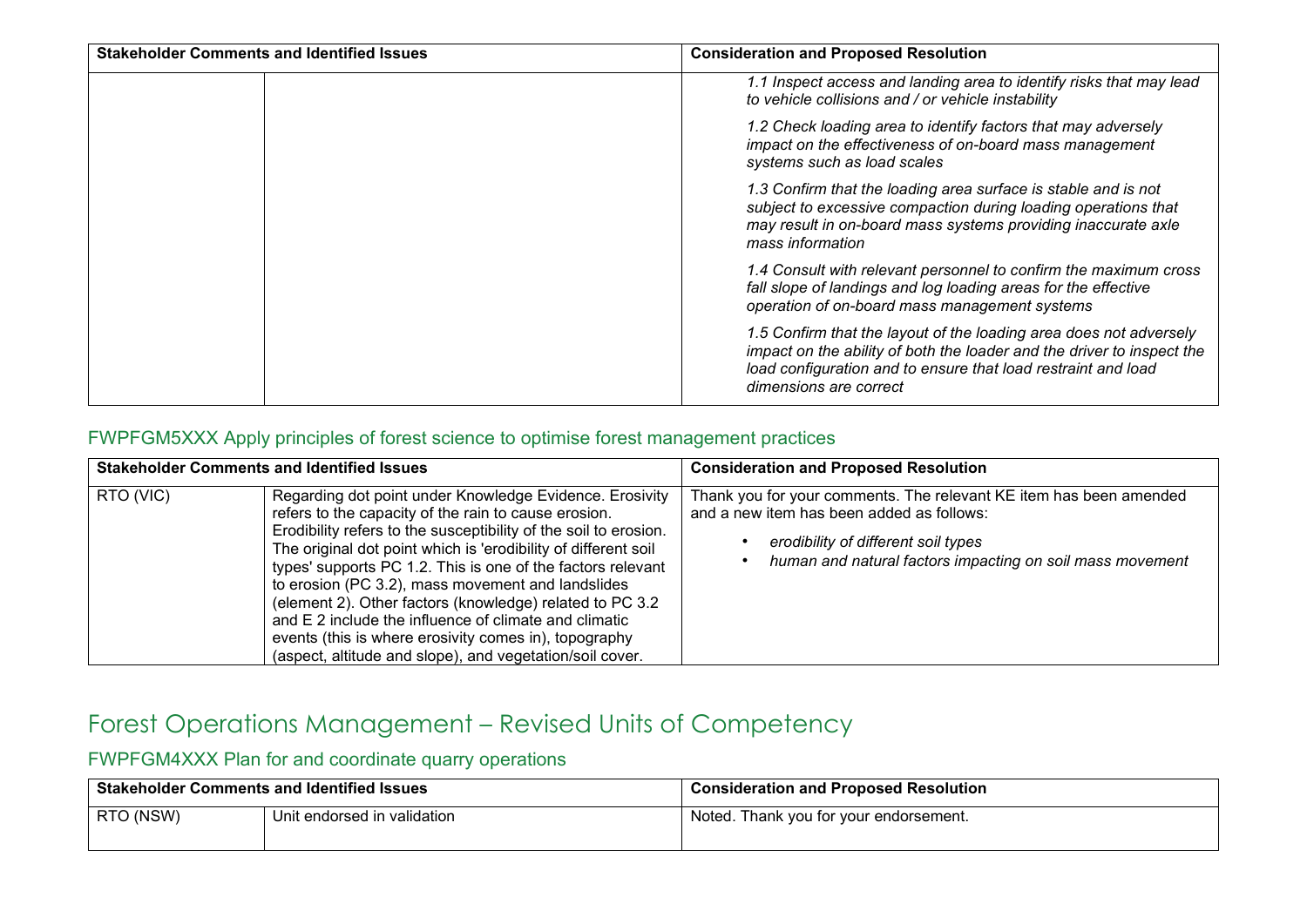### <span id="page-7-0"></span>FWPFGM4XXX Plan for and coordinate a pests and diseases assessment

| <b>Stakeholder Comments and Identified Issues</b> |                             | <b>Consideration and Proposed Resolution</b> |
|---------------------------------------------------|-----------------------------|----------------------------------------------|
| RTO (NSW)                                         | Unit endorsed in validation | Noted. Thank you for your endorsement.       |

### <span id="page-7-1"></span>FWPFGM4XXX Plan for and coordinate road construction and maintenance

|           | <b>Stakeholder Comments and Identified Issues</b>                                                                                    | <b>Consideration and Proposed Resolution</b>                                                                                                     |
|-----------|--------------------------------------------------------------------------------------------------------------------------------------|--------------------------------------------------------------------------------------------------------------------------------------------------|
| RTO (NSW) | Need PC on identifying transport types needed and<br>seasonality.                                                                    | Thank you for your feedback. A new PC and KE item has been added as<br>follows:                                                                  |
|           | Also add in knowledge of protection zones for drainage<br>features, cultural features and possible social features<br>such as houses | 1.7 Identify transport requirements taking into account seasonal factors<br>protection zones for natural, drainage, cultural and social features |

### <span id="page-7-2"></span>FWPFGM5XXX Contribute to and implement a forest roading operational plan

| <b>Stakeholder Comments and Identified Issues</b> |                             | <b>Consideration and Proposed Resolution</b> |
|---------------------------------------------------|-----------------------------|----------------------------------------------|
| RTO (NSW)                                         | Unit endorsed in validation | Noted. Thank you for your endorsement.       |

### <span id="page-7-3"></span>FWPFGM4XXX Plan for and coordinate construction of log landing and snig tracks

| <b>Stakeholder Comments and Identified Issues</b> |                             | <b>Consideration and Proposed Resolution</b> |
|---------------------------------------------------|-----------------------------|----------------------------------------------|
| RTO (NSW)                                         | Unit endorsed in validation | Noted. Thank you for your endorsement.       |

### <span id="page-7-4"></span>FWPFGM4XXX Plan for and coordinate forest harvesting operations

| <b>Stakeholder Comments and Identified Issues</b> |                             | <b>Consideration and Proposed Resolution</b> |
|---------------------------------------------------|-----------------------------|----------------------------------------------|
| RTO (NSW)                                         | Unit endorsed in validation | Noted. Thank you for your endorsement.       |

### <span id="page-7-5"></span>FWPFGM5XXX Contribute to and implement a forest harvesting plan

| <b>Stakeholder Comments and Identified Issues</b> |                             | <b>Consideration and Proposed Resolution</b> |
|---------------------------------------------------|-----------------------------|----------------------------------------------|
| RTO (NSW)                                         | Unit endorsed in validation | Noted. Thank you for your endorsement.       |